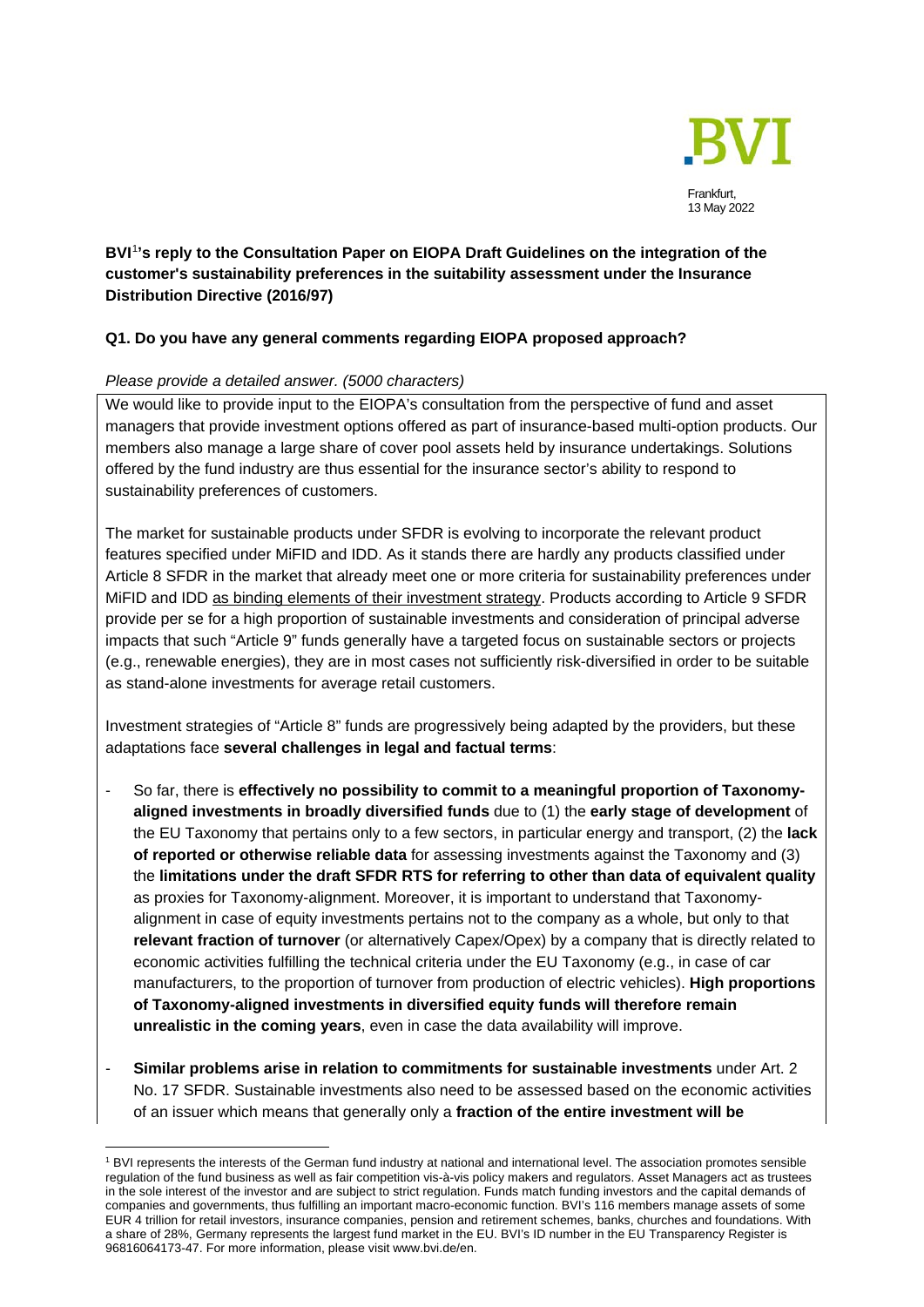**classified as sustainable**. The concept of sustainable investments is defined only in loose terms which creates **legal uncertainty for product manufacturers**. In addition, there is also a **significant data problem** since in principle, sustainable investments involve screening of the mandatory indicators for principal adverse impacts under SFDR RTS. As to date, however, there are still major data gaps that inhibit full coverage of the legally prescribed indicators e.g., on biodiversity, hazardous waste or gender pay gap.

- In view of these problems, **many fund managers focus on the concept of considering principal adverse impacts (PAIs)** in their implementation projects. Consideration of PAIs as sustainability features is in general best aligned with the ESG investment approaches most common in Article 8 products such as exclusion-based strategies, best-in-class selection or dedicated ESG engagement. The data gaps with regard to the coverage of PAI indicators are, of course, also problematic for this option, but can be overcome by focusing on certain PAI themes, e.g., GHG emissions or adherence to international social and governance standards where data availability is already broadly satisfactory.

In view of this evolving market situation, it is clear that **by August 2022 the ability of insurance intermediaries to cater for all potential sustainability preferences of customers will be quite limited**. At least in the initial phase of implementation, certain product features (e.g., Taxonomy-aligned products or products with a high share of sustainable investments) will be very scarce. It is **crucial to keep this market reality in mind when making specifications for suitability assessment**. Firms should be able to **inform customers about the respective availability of products addressing sustainability preferences** in order to counteract unrealistic expectations. It is important to communicate openly with customers and provide them with a clear picture of the real possibilities.

Our subsequent remarks focus on the elements of the draft guidelines which we deem problematic in the current stage of the transformation process.

**Q2. Guideline 1 – Do you agree that insurance undertakings and insurance intermediaries should explain the purpose of the sustainability part of the suitability assessment and its scope as proposed by EIOPA or do you believe that the information requirement should be expanded further, and if yes, how?**

*Please provide a detailed answer. (5000 characters)*

**Q3. Guideline 2 – Do you consider that insurance undertakings and insurance intermediaries should collect information on sustainability preferences as the last element within the collection of information on investment objectives?**

*Please provide a detailed answer. (5000 characters)*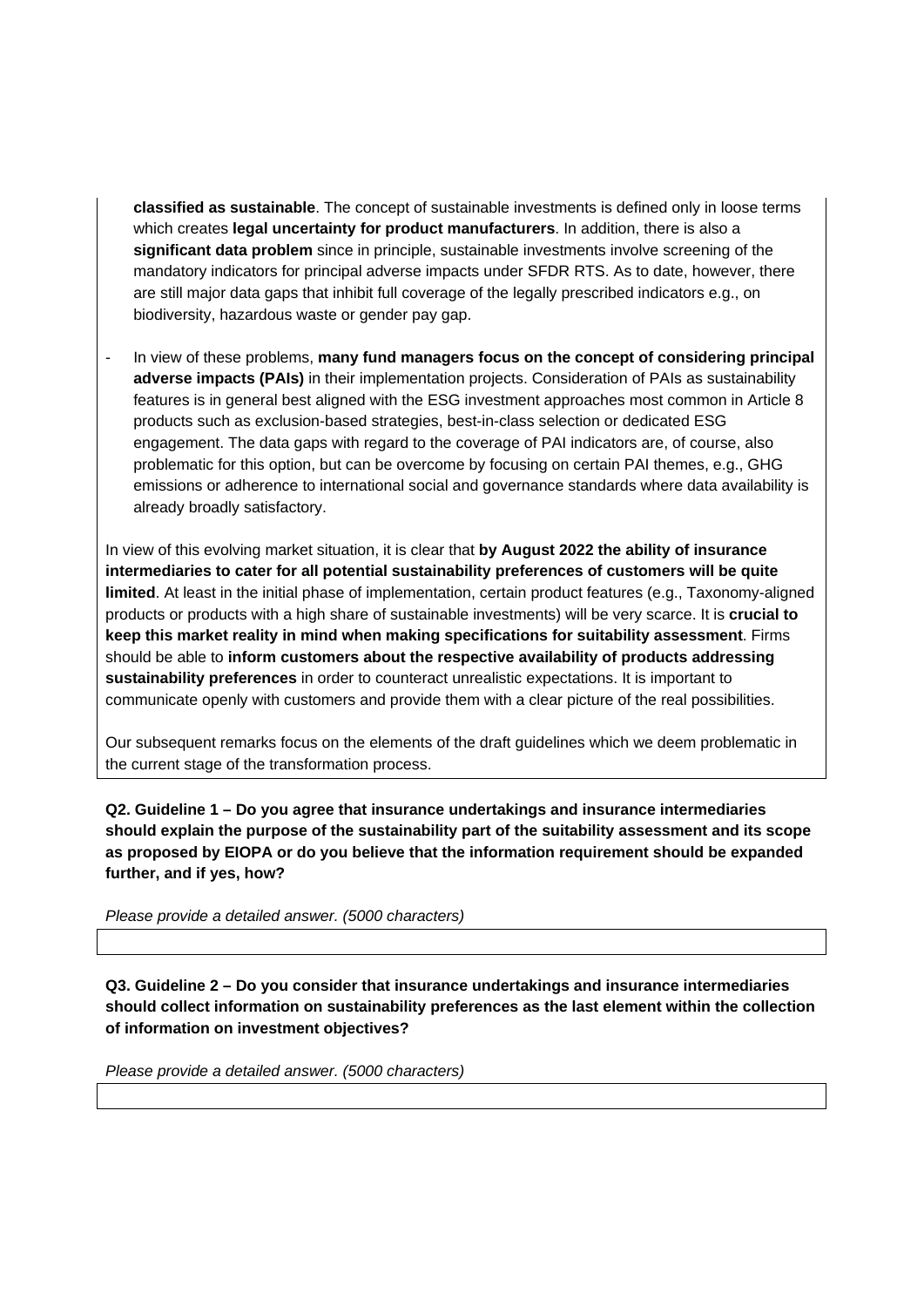

**Q4. Guideline 2 – Consistently with the text of article 2(4) of Commission Delegated Regulation 2017/2359, as amended by Commission Delegated Regulation (EU) 2021/1257, EIOPA proposes to collect the information on the minimum proportion for aspects defined in points a) and b) of Article 2(4) of Commission Delegated Regulation 2017/2359 from the customer in terms of percentages or shares. Do you agree with this approach?**

### *Please provide a detailed answer. (5000 characters)*

The proposed requirement for insurance distributors to **ask customers about their preferences in terms of specific percentages or shares is not appropriate in the current market environment**. It is important to understand that on the product side, commitment for a minimum proportion of Taxonomy-aligned or sustainable investments faces **several challenges in legal and factual terms**:

- So far, there is **effectively no possibility to commit to a meaningful proportion of Taxonomyaligned investments in broadly diversified funds** due to (1) the **early stage of development** of the EU Taxonomy that pertains only to a few sectors, in particular energy and transport, (2) the **lack of reported or otherwise reliable data** for assessing investments against the Taxonomy and (3) the **limitations under the draft SFDR RTS for referring to other than data of equivalent quality** as proxies for Taxonomy-alignment. Moreover, it is important to understand that Taxonomyalignment in case of equity investments pertains not to the company as a whole, but only to that **relevant fraction of turnover** (or alternatively Capex/Opex) by a company that is directly related to economic activities fulfilling the technical criteria under the EU Taxonomy (e.g., in case of car manufacturers, to the proportion of turnover from production of electric vehicles). **High proportions of Taxonomy-aligned investments in diversified equity funds will therefore remain unrealistic in the coming years**, even in case the data availability will improve.
- **Similar problems arise in relation to commitments for sustainable investments**. We understand that sustainable investments need also to be assessed based on the economic activities of an issuer which means that generally only a **fraction of the entire investment will be classified as sustainable**. In addition, there are major challenges as regards the legal concept of sustainable investments which is only loosely defined thus creating **legal uncertainty for product manufacturers**. There is **no common understanding as to what level of ambition needs to be applied** to determine a positive contribution to a sustainable investment objective or the "do not significant harm" assessment. In addition, there is also a **significant data problem** in terms of the prescribed screening of the mandatory indicators for principal adverse impacts. There are still major data gaps that inhibit full coverage of the legally prescribed indicators, e.g., on biodiversity, hazardous waste or gender pay gap.

In view of this challenges, it should be clear that **information on share of Taxonomy-aligned or sustainable investments will likely not be comparable across products** at least in the initial phase of implementation. In both cases, different data sources and different calculation methodologies (especially turnover or CapEx based) can be applied which will significantly impact the calculation outcomes. In the case of sustainable investments, the underlying problems are even deeper and relate to the very concept of sustainable investments, alongside the data and methodology challenge. It is thus quite likely that a product with a quantitatively lower minimum commitment to sustainable investments might in fact ensure a higher degree of sustainability than another product with a quantitatively higher minimum commitment due to a more ambitious approach being applied.

Against this background, **there is no point in asking customers for specific minimum percentages if product commitments cannot be adequately compared or assessed** by distributors. Distributors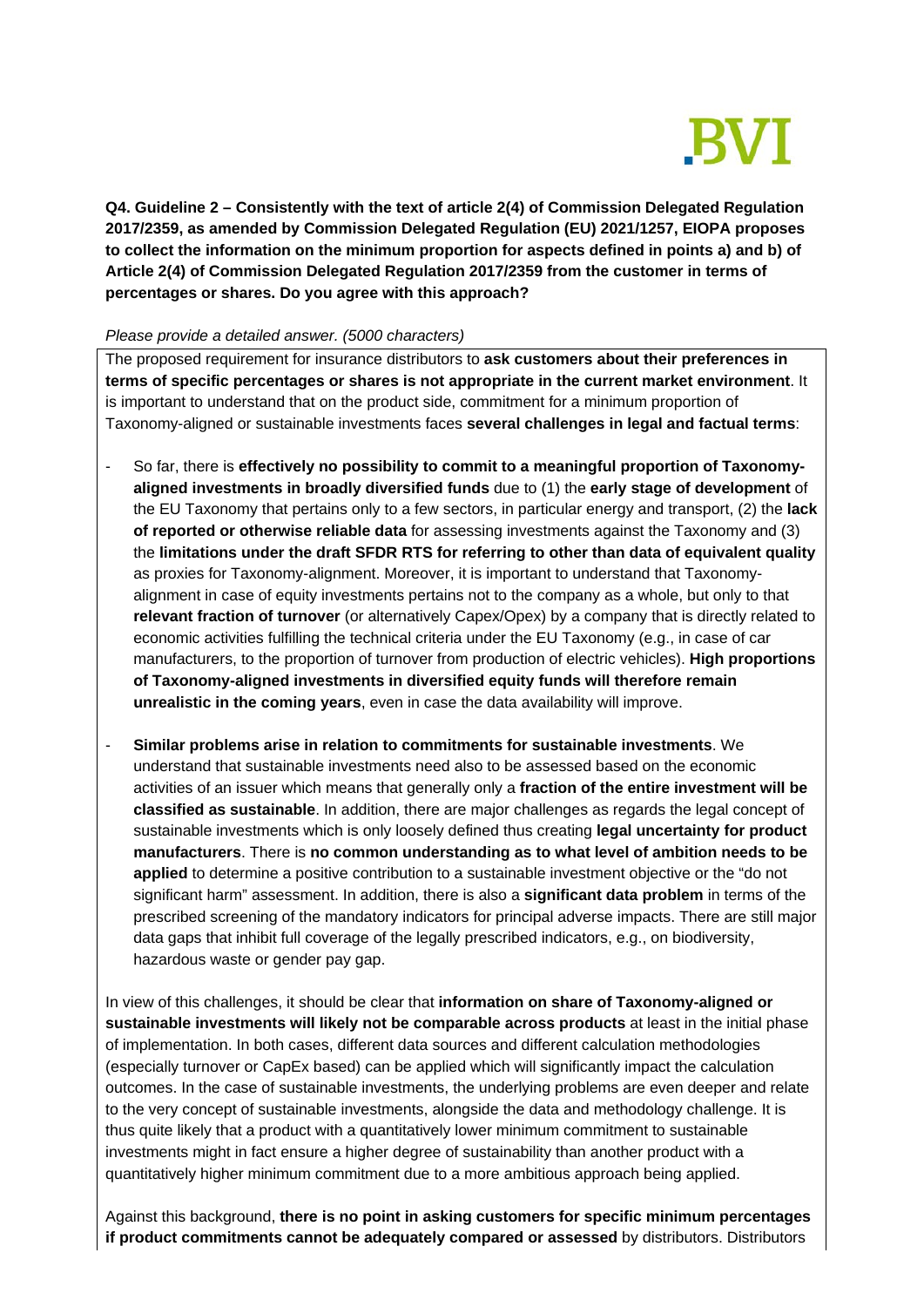should rather be able to collect information on customers' preferences with regard to minimum proportions by reference to **preferred ranges or sizes, also in qualitative terms**. For instance, insurance undertakings and intermediaries could assign the available products to qualitative categories "low", "medium" and "high" based on the proportion of Taxonomy-aligned or sustainable investments not in absolute terms, but relative to the market evolvement. Such dynamic "best in market" approach would allow distributors to keep their internal selection process up to date and to take into account progress in the offerings of sustainable products on a continuous basis.

We assume that the proportion of Taxonomy-aligned investments in investment funds pursuing sustainable investment strategies will increase over time due to a variety of factors, i.e., further development of technical criteria for Taxonomy-aligned economic activities, enhanced reporting by companies and increasing progress in transition. Funds that hold for instance 10 percent of Taxonomyaligned assets might be ranked "high" compared to their peers today but will be likely classified as "medium" in a few years' time. The internal arrangements for assessing sustainability factors of products should be able to keep up with the market evolvement by relying on qualitative ranking features rather than hard quotas that will continuously change.

**Q5. Guideline 2 – EIOPA proposes that insurance undertakings and insurance intermediaries should collect information on whether the customer choses the Taxonomy alignment based on all investment of the insurance-based investment product or only based on those assets that are not government bonds, due to the existing limitations to screen taxonomy-alignment of government bonds. Do you agree with this approach?**

## *Please provide a detailed answer. (5000 characters)*

We **disagree with the EIOPA's proposal** to ask customers about their preferences for different Taxonomy KPIs as part of the standard procedure for the following reasons:

- A requirement to ask customers about their preferences for two different Taxonomy KPIs cannot be derived from the texts of the delegated Regulations to MiFID and IDD. On the contrary, the **legal texts provide for exploration of sustainability preferences in relation to the financial instrument or insurance-based investment product as such**.
- Also from the investor protection perspective, it should be much **more relevant for the customer to stipulate what minimum proportion of his or her overall investment is Taxonomy-aligned**. Given that the ratio of Taxonomy-aligned assets will tend to be much higher when excluding sovereign investments, but requires double ratio calculations for a proper understanding, there is the risk that an **average customer will not be able to comprehend the relevance of this KPI**.
- Most actively managed funds do not have pre-determined quota for investments in government bonds, but leave flexibility for portfolio managers to increase or decrease sovereign investments according to their evaluation of market opportunities. Without such fixed rates, however, it is **impossible to commit** to a minimum share of Taxonomy-aligned investments when excluding sovereign bonds. Therefore, we expect anyway that **most funds will provide only for one KPI on Taxonomy-aligned investments based on the entire portfolio** in their pre-contractual disclosures.
- Explaining the two different approaches to calculating Taxonomy-alignment foreseen for precontractual disclosures under SFDR will likely **overstrain both, advisors and customers** and might lead to overall frustrations and a high breaking-off rate.

**Q6. Guideline 2 – When the customer does not determine a specific "minimum proportion" for aspects a) and b), EIOPA proposes that insurance undertakings and insurance intermediaries could guide the customer by providing standardised minimum proportions to help the customer**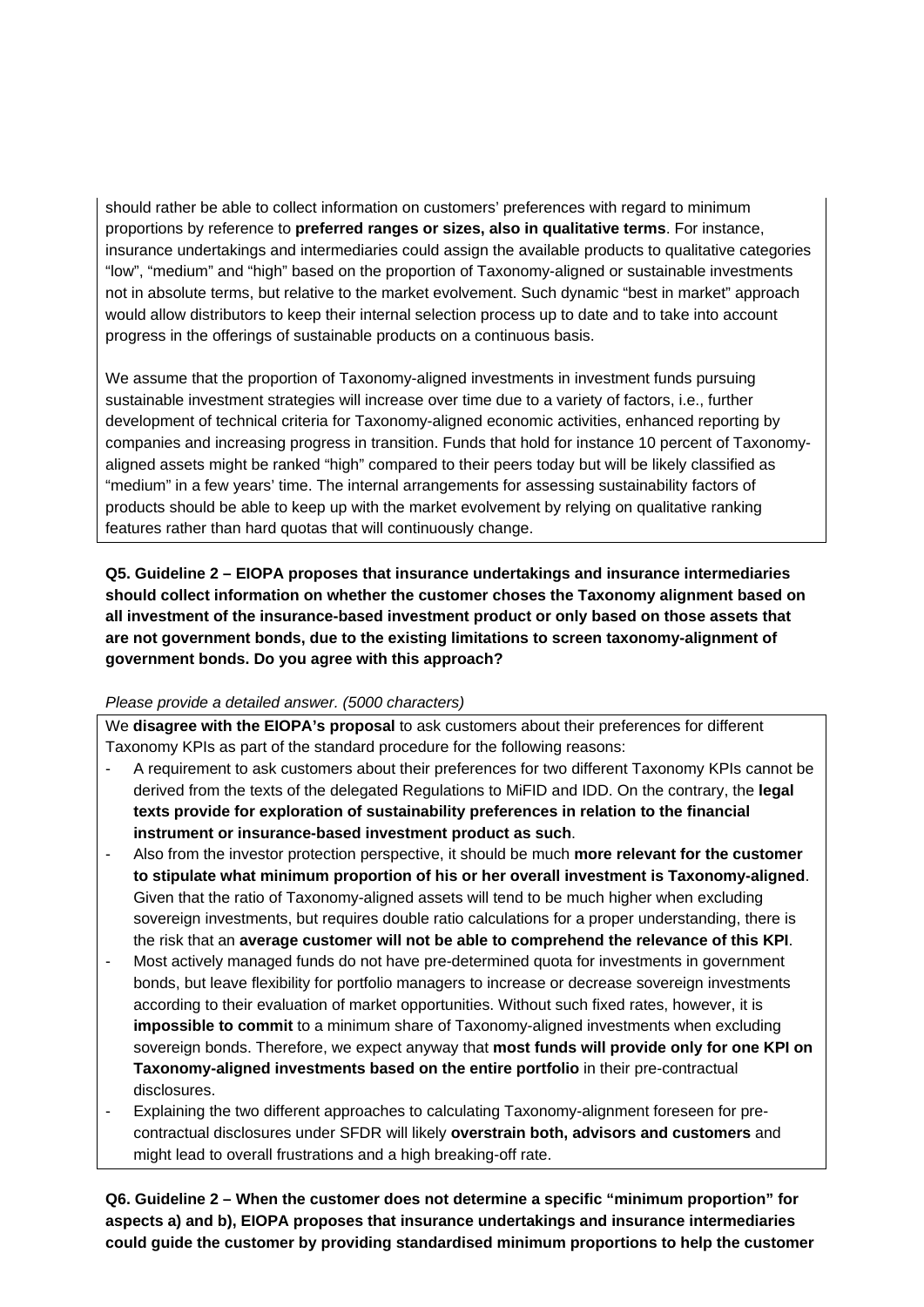**in determining a minimum proportion. Do you believe that the guidelines should specify how granular should be such standardised minimum proportions?**

### *Please provide a detailed answer. (5000 characters)*

We would like to refer EIOPA to our reply to Q4 where we already explained our reservations against asking customers for very precise preferences in terms of percentages or shares. Indeed, there is **no point in asking customers for specific minimum percentages if the product commitments cannot be adequately compared or assessed** by distributors. Distributors should rather be able to approach the customer's preferences with regard to a minimum proportion of sustainable investments by **collecting information on preferred ranges or sizes, also in qualitative terms**. For instance, insurance undertakings and intermediaries could assign the available products to qualitative categories "low", "medium" and "high" based on the proportion of Taxonomy-aligned or sustainable investments not in absolute terms, but relative to the market evolvement. Such dynamic "best in market" approach would allow distributors to keep their internal selection process up to date and to take into account progress in the offerings of sustainable products on a continuous basis.

This more flexible approach would likely avoid situations where customers feel unable to express any kind of specific preferences for Taxonomy-aligned or other sustainable investments. At the same time, a customer's preference for a certain range or size should always be understood as **specification of a minimum proportion** in line with MiFID and IDD requirements. This means that **advisors should still be able to recommend products with a higher minimum commitment** for Taxonomy-aligned or sustainable investments if such products meet the financial criteria of suitability.

**Q7. Guideline 2 – Do you agree with the suggested approach where customers answer that they do have sustainability preferences, but do not state a preference with regard to any of the specific aspects mentioned under a) to c) or with regard to a minimum proportion with regard to points a) and b) of Article 2(4) of Commission Delegated Regulation 2017/2359, as amended? If yes, do you believe that the supporting guideline should be more prescriptive with regard to the procedures insurance undertakings and insurance intermediaries should adopt in the case where a customer does not determine specific sustainability preferences?**

*Please provide a detailed answer. (5000 characters)*

**Q8. Guideline 2 – Do you consider that further guidance is needed to clarify how insurance undertakings and insurance intermediaries should collect information on the customer's sustainability preferences?**

*Please provide a detailed answer. (5000 characters)*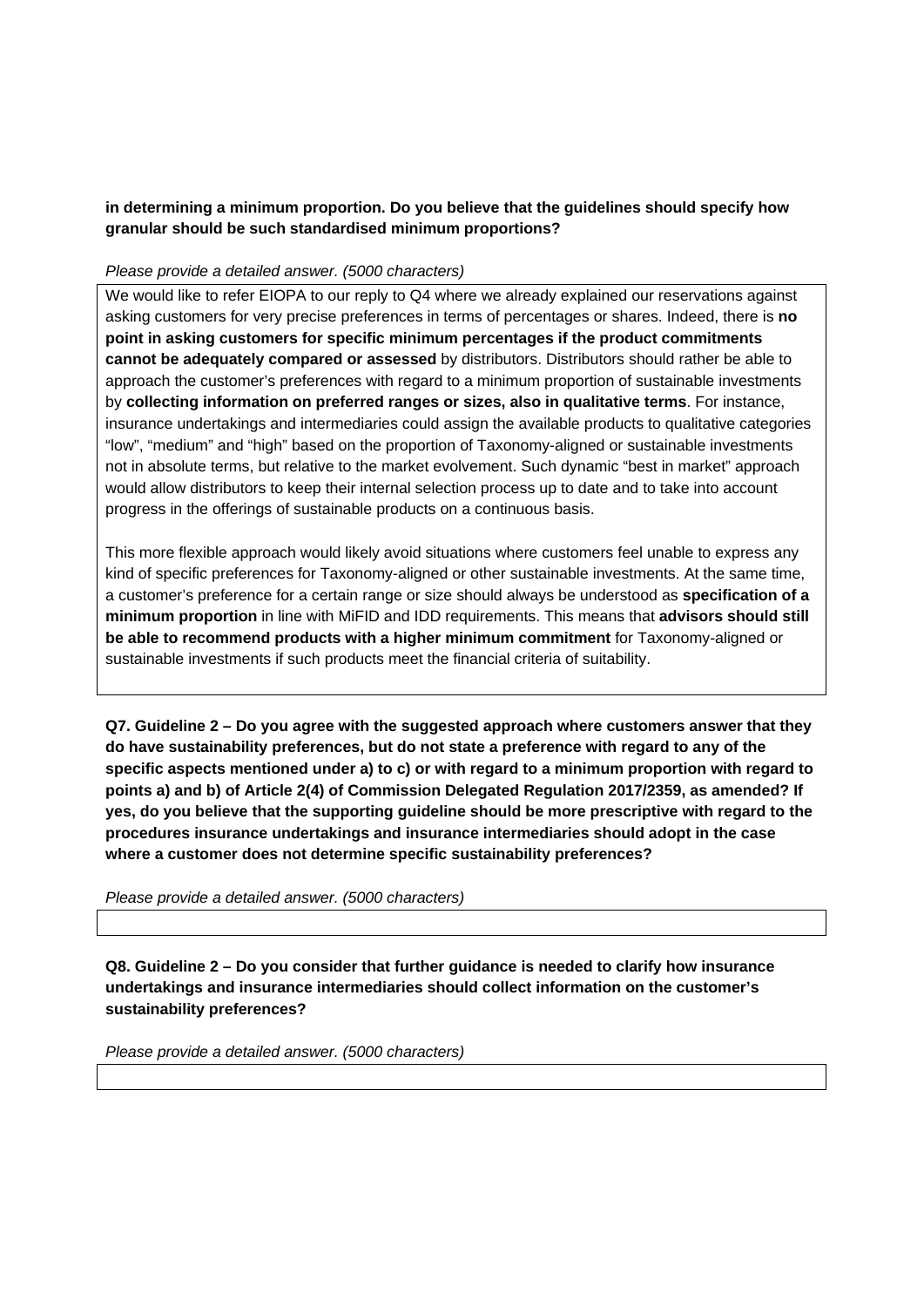

#### **Q9. Guideline 3 – Do you agree with the approach with regard to the periodic assessment?**

*Please provide a detailed answer. (5000 characters)*

**Q10. Guideline 4 – EIOPA provides guidance on how to use the SFDR disclosures under Solvency II Directive to assess whether an insurance-based investment product matches the sustainability preferences of the customer in order to make a personal recommendation. Do you agree with the approach?**

*Please provide a detailed answer. (5000 characters)* We agree.

**Q11. Guideline 4 – For multi-option products, EIOPA provides guidance on how to assess whether an insurance-based investment product matches the sustainability preferences of the customer in order to make a personal recommendation. Do you agree with the approach?**

*Please provide a detailed answer. (5000 characters)*

**Q12. Guideline 5 – Do you agree with the approach outlined with regard to the situation where the customer makes use of the possibility to adapt the sustainability preferences?**

*Please provide a detailed answer. (5000 characters)*

The practicability of integration of sustainability preferences into the advice process must be significantly improved in order to actually support, not inhibit, reorientation of capital flows towards investments in sustainable activities and projects as foreseen by the 2018 EU Action Plan. The approach proposed in the draft EIOPA Guidelines is **overly complex** and will likely **overstrain advisors and customers likewise.**

In the initial phase of implementation, there will be certainly no sufficient products to match all sustainability preferences of customers, including possible combinations. As explained above, most funds that currently classify for Article 8 under SFDR and are sufficiently risk-diversified to pass the suitability test for average customers do not yet provide for the product features relevant in terms of sustainability preferences. Investment strategies of these products are currently being adapted by the providers, but these adaptations face several challenges in legal and factual terms. It is hence quite likely that **by August 2022, there will be no risk-diversified investment funds with any relevant proportion of Taxonomy-aligned investments or with high share of sustainable investments**.

This means that in the initial phase of implementation, insurance intermediaries will **need to manage the gap between potentially very demanding expectations of customers, e.g., in terms of high proportions of Taxonomy-aligned or other sustainable investments, and the range of products available in the market**. In order to make this part of suitability testing feasible and to avoid situations where distributors will be in the end prevented from recommending products to customers because they have been asked about their sustainability preferences in theoretical terms, we see the need for the following adaptations of the draft guidelines, also in line with our suggestions made above: